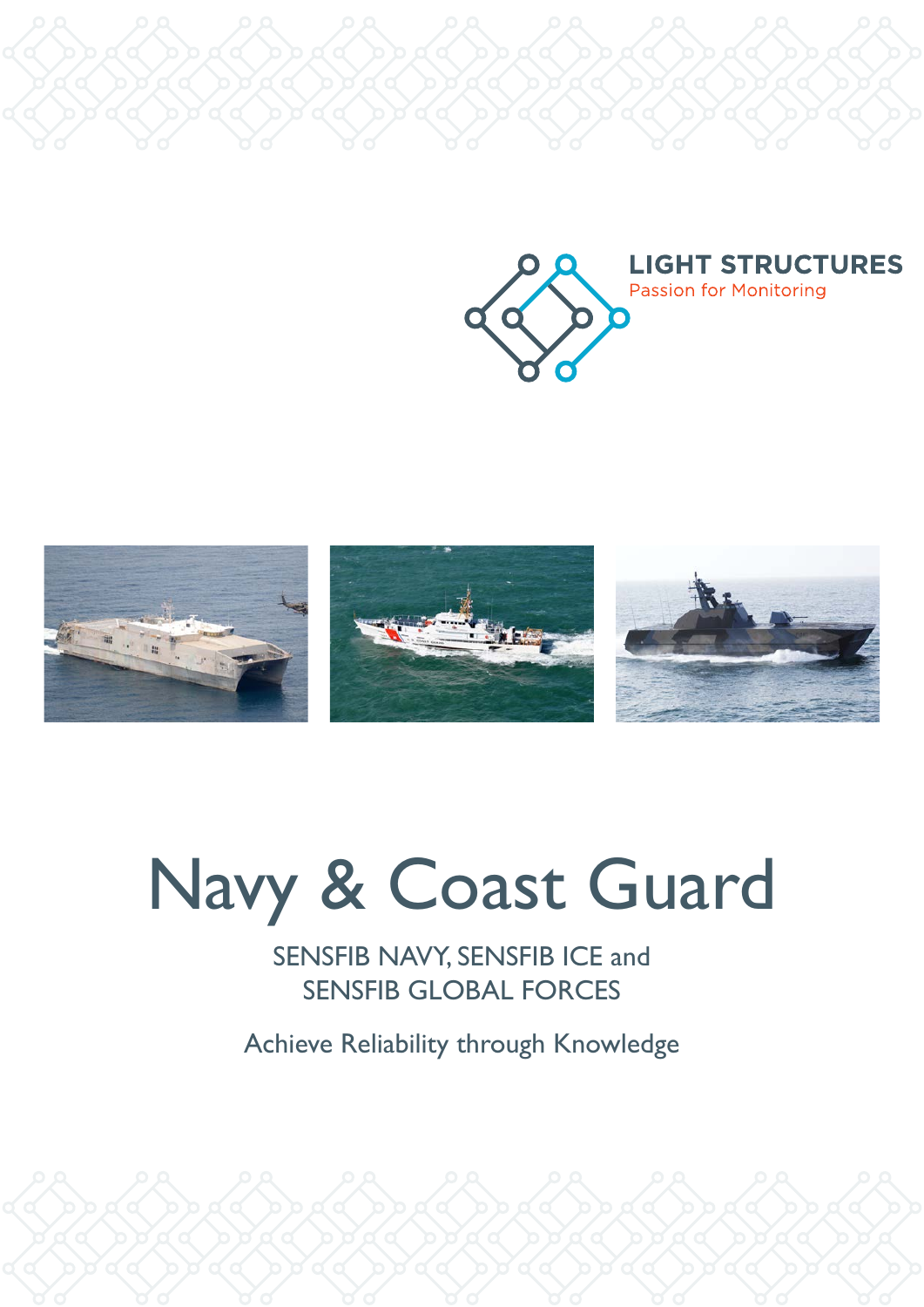

#### ČENJČEJ NJAVAZ  $K_{\text{eff}}$ SENSFIB NAVY

Navy Vessels often operates in open seas with severe wave and weather conditions. Navy vessels are also ɽɨƃȶɰȈɽɰƃɰƺɁȴǹɁɨɽƃƹȢljƃɰɥɁɰɰȈƹȢljӝěȃljɰɁȢʍɽȈɁȶȈɰɰƺƃȢljƃƹȢljǹɨɁȴɰȃɁɨɽӸȃƃʍȢǹljɨɨȈljɰɽɁɽȃljȢƃɨǼljɰɽ operated at high speed in semi-displacement condition. The severe effects of wave impact and whipping response on the fatigue life and ultimate strength is important to measure and handle  $\mathbf{H}$ response on the fatigue life and ultimate strength is important to measure and handle.

The monitoring-data can be presented in real-time as an advisory system to the operator. The data is stored ɰ ɽȃlj ƺɨʍȈɰlj ǁljɰɽȈȶƃɽȈɁȶɰ ǼɨɁʥȴɁɨlj ljʯɁɽȈƺ ƃȶǁ ɽȃlj ƺʍɰɽɁȴljɨɰ ƃɨlj ȢɁɁȟȈȶǼ ǹɁɨȴɁɨlj ljʯɽɨljȴlj and post-operation analysis can be performed to have full control on the status of the hull.

SENSFIB NAVY are being more frequently used for patrol boats to monitor fatigue damage accumulation and maximum load statistics to make informed decisions for life cycle maintenance of the boats hull.

SENSFIB NAVY will enable review and evaluation of operational location and possible rotations to manage fatigue damage accumulation.

 $\Delta$  , we have a straight  $\Delta$  in the straight  $\Delta$  in the straight  $\Delta$  in the straight  $\Delta$ The use of onboard monitoring is a proactive approach towards lifecycle maintenance and reduces the need to replace structure during the service life. It also offers potential to extend the service life of the patrol boats, and thereby reduce the lifecycle costs significantly.

Navy and Coast Guards are increasingly pursuing a hull structure monitoring system for lifecycle maintenance Amazona Compare Compare Compare Compare Compare Compare Compare Compare Compare Compare Compare Compare Compare Compare Compare Compare Compare Compare Compare Compare Compare Compare Compare Compare Compare Compare Compar



### **Naval Hull Structural Stress Monitoring** Operational Control

- **External interval in the Reduced maintenance cost** 
	- o Dynamic operator guidance
	- o No annual recalibration
	- o Analysis
	- o Fiber optic technology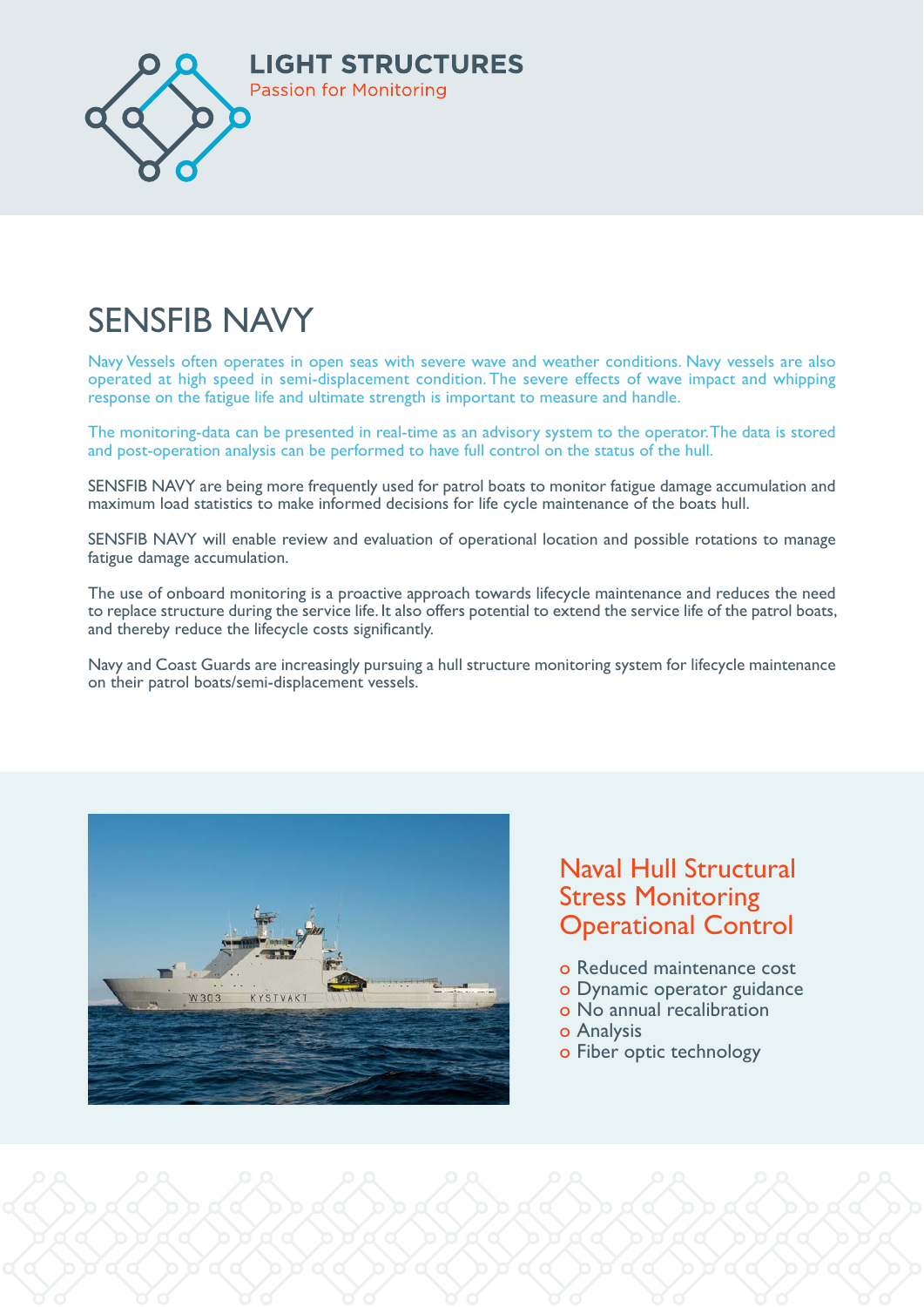

#### $CFA$  $\blacksquare$ SENSFIB ICE

The challenges of operating in ice infested waters affects more and more vessels as Arctic shipping routes are opened, and offshore oil and gas related activities in the Arctic continues to increase.

Financially it is essential to be able to operate and utilize the vessels all year around. However, ice loads that exceed the design load, is a major risk for the hull structure.

ǁƃȴƃǼljǹɨɁȴȈƺljǹȢɁljȈȶɽljɨƃƺɽȈɁȶɰӝ helping the navigator making informed decisions. SENSFIB ICE Load Monitoring measures the actual real time load on the hull and sends data to the bridge

Saved data provides valuable input for maintenance planning and contributes to a safer, cleaner and more effective usage of the vessel.

SENSFIB ICE is the world's leading technology within ice load monitoring. Light Structures' advanced fiber of navigators without former arctic experience who will operate these vessels in the future. optic technology is approved by all the major classification societies and is a vital tool for the increasing number

SENSFIB ICE can easily be retrofitted and the return on investment is attractive, as the vessel can be better utilized and at the same time keep the maintenance costs down.



# **Fiber optic monitoring**

- **o Fibers not responsive to external** disruptions
- Ɂ AʰȶƃȴȈƺɁɥljɨƃɽɁɨǼʍȈǁƃȶƺlj o High reliability and stability
- **o Excellent long-term accuracy**
- **External in the Second State of No annual recalibration required**
- **o** Flexibility in positioning: Small size, low weight and high IP grade